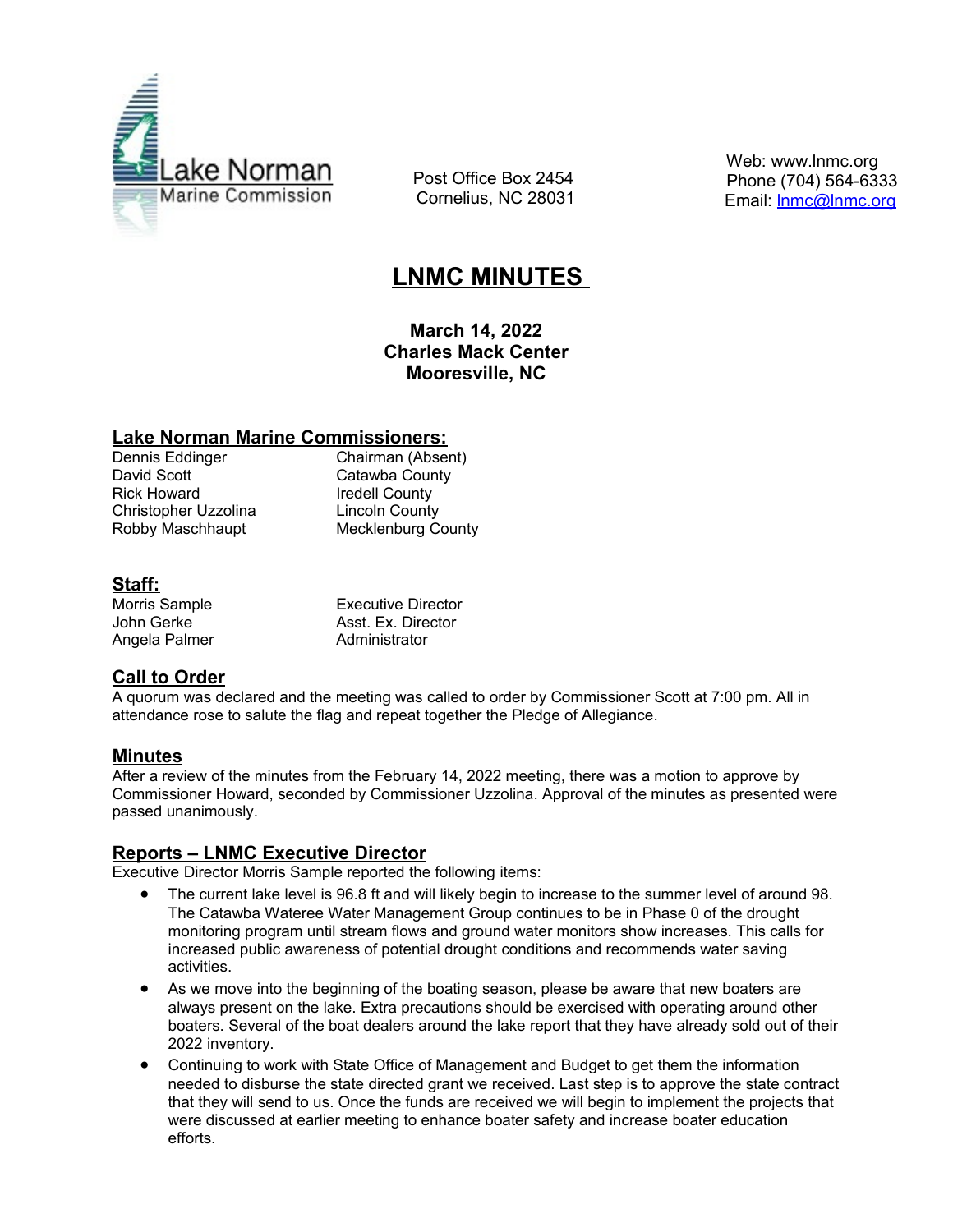Our plan is for future meetings to be in person pending any changes to COVID restrictions at Charles Mack.

#### **REPORTS - ENFORCEMENT**

#### **Cornelius Police Department**

Sargent Figaro reported officers responded to 13 calls for service during the month of February. These calls for service were on the lake only. The most calls for service were received on Thursday and Saturday. Calls for service were most often reported between the hours of **6:00pm –12:00am**. The average response time to calls for service was **6.8 minutes.** Officers self-initiated 431 zone checks.

- After reports of golf balls being hit toward boats at John Connor Boat Docks, lake patrol officers conducted multiple activities in the area over several days. Two juvenile subjects were caught on the property with a golf club and a large box of golf balls.
- Lake Officer responded to a larceny of a lock box from a dock. Officer was able to make contact with the known suspect who agreed to compensate to victim, no charges filed.
- Lake Patrol received a call of an overturned fishing kayak near Blythe Landing. Lake Patrol was able to located the fisherman who had made it to shore. The Lake Officer then directed Medic personnel to the fisherman's location.
- Lake Patrol Officers attended the Mid-Atlantic Boat Show
- Lake Patrol attended the YMCA's Polar Bear Plunge.

#### **Iredell County Sheriff**

Deputy Church reported just received new boat and getting ready for the water. Funds from drug raids were used and did not impact tax payers. 23 calls for service in February. 1064 security checks. Completed training and inspected several boats.

#### **Catawba County Lake Patrol**

No Report

**Lincoln County Lake Patrol** No Report

## **N.C. Wildlife Resources Commission**

Sargant Ron Robertson - No Report

# **Reports – Lake Issues**

**Duke Energy**  Chad Broadway – No Report

#### **Coast Guard Auxiliary Division 26**

Steve Riggins reported 1 vessel safety check and no on the water hours for 2022. On the water activities are typically conducted from April 1 – October 30 each year.

- 1. One of the Lake Norman flotillas will conduct Boat America in-person classes at the Denver, NC Fire Dept. on the following dates: April 23 June 25 Aug 27 Oct 29
- 2. The USCG Auxiliary will participate as target/training vessels in the Lake Norman Law Enforcement training scheduled for May 4-6, 2022.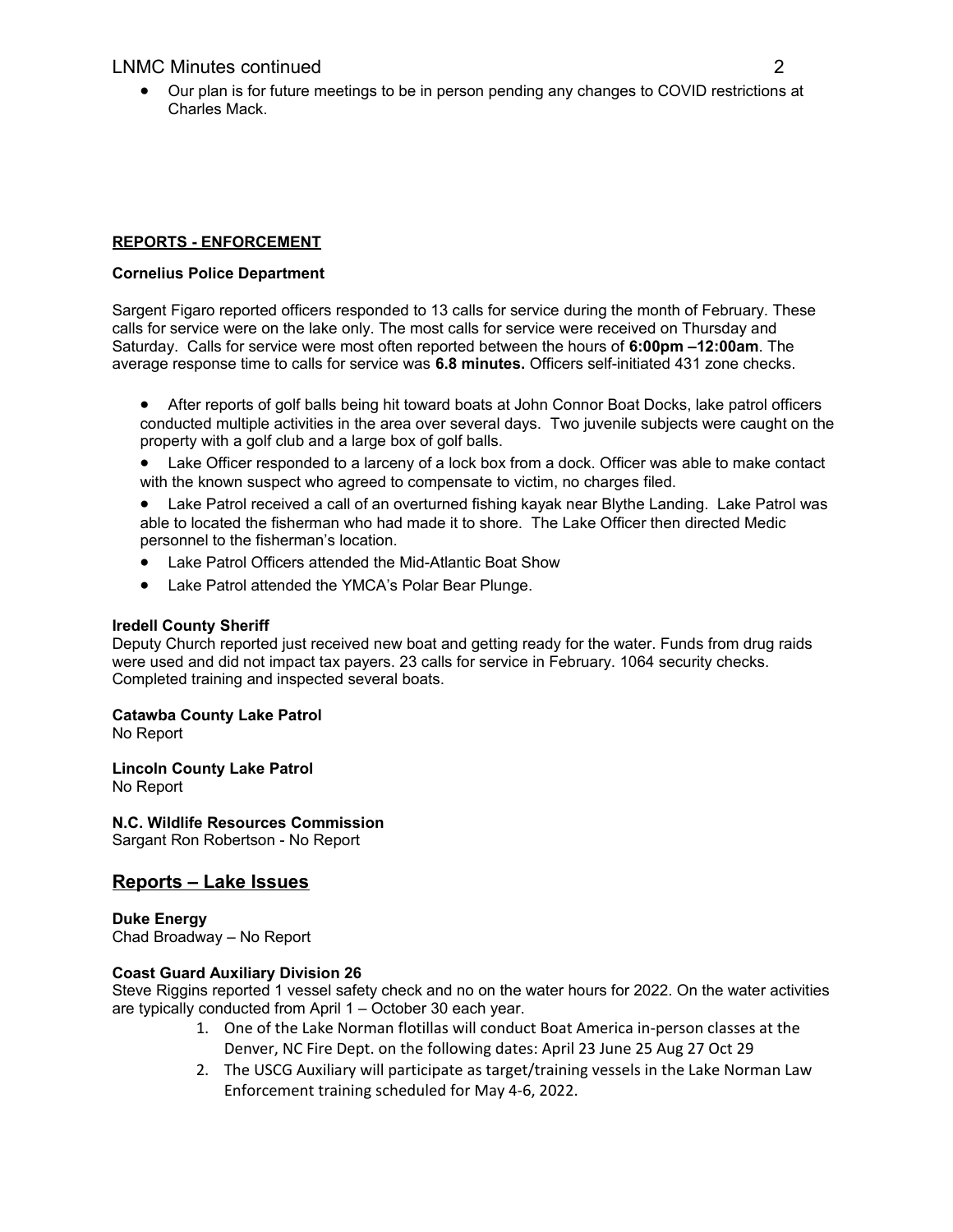## LNMC Minutes continued 3

3. The USCG Auxiliary has been invited to attend the Lake Norman Yacht Club Blessing of the Fleet on April 2.

#### **Mecklenburg County Parks and Rec.**

No Report

**Island Habitat Program & NC Wildlife Federation**

Billy Wilson – No Report

#### **Catawba Riverkeepers**

Michael Lindsey – No Report

# **Water Quality/Erosion/Buffers/Illegal Discharge**

Dave Ferguson – No report

## **Comments from the Public:**

None

# **Committee Reports:**

# **ATON Committee**

Executive Director Morris reported the following since last meeting:

- Lights replaced on T2, T4 and shoal 338 (near D4)
- Missing Sign replaced on R5, D7
- Current repair list:
	- o Shoal 376, near Skipper's Landing, marker knocked down

## **Environmental Committee**

Executive Morris Sample reported the grass carp are shedding the tags therefore the tagging program is being suspended. At this time we will continue to stock 750 fish annually. NC State issued their final report and only found 1 sprig of hydrilla and Duke reported a few sprigs north of the 150 bridge. One cove has algae and currently there is not a way to treat it.

## **Boater Education/Communication**

Commissioner Scott reported quite a few boater education classes being offered in person. Training materials for rental boats has been offered by America's Boating Club. Education Committee meeting held last week with focus on the rental boats. Love Where You Lake T-shirts available for \$10.

## **Charter Boat Committee**

Commissioner Uzzolina reported several boats have been inspected and a few more are being inspected in the coming days. April  $4<sup>th</sup>$  there will be a charter boat meeting.

## **No Wake Buoys**

Commissioner Howard reported the new buoy application has been posted to the website. Chairman Billy Wilson and the committee will be meeting with Major Myers next week.

## **Rafting Committee**

Commissioner Maschhaupt - No report

# **Applications**